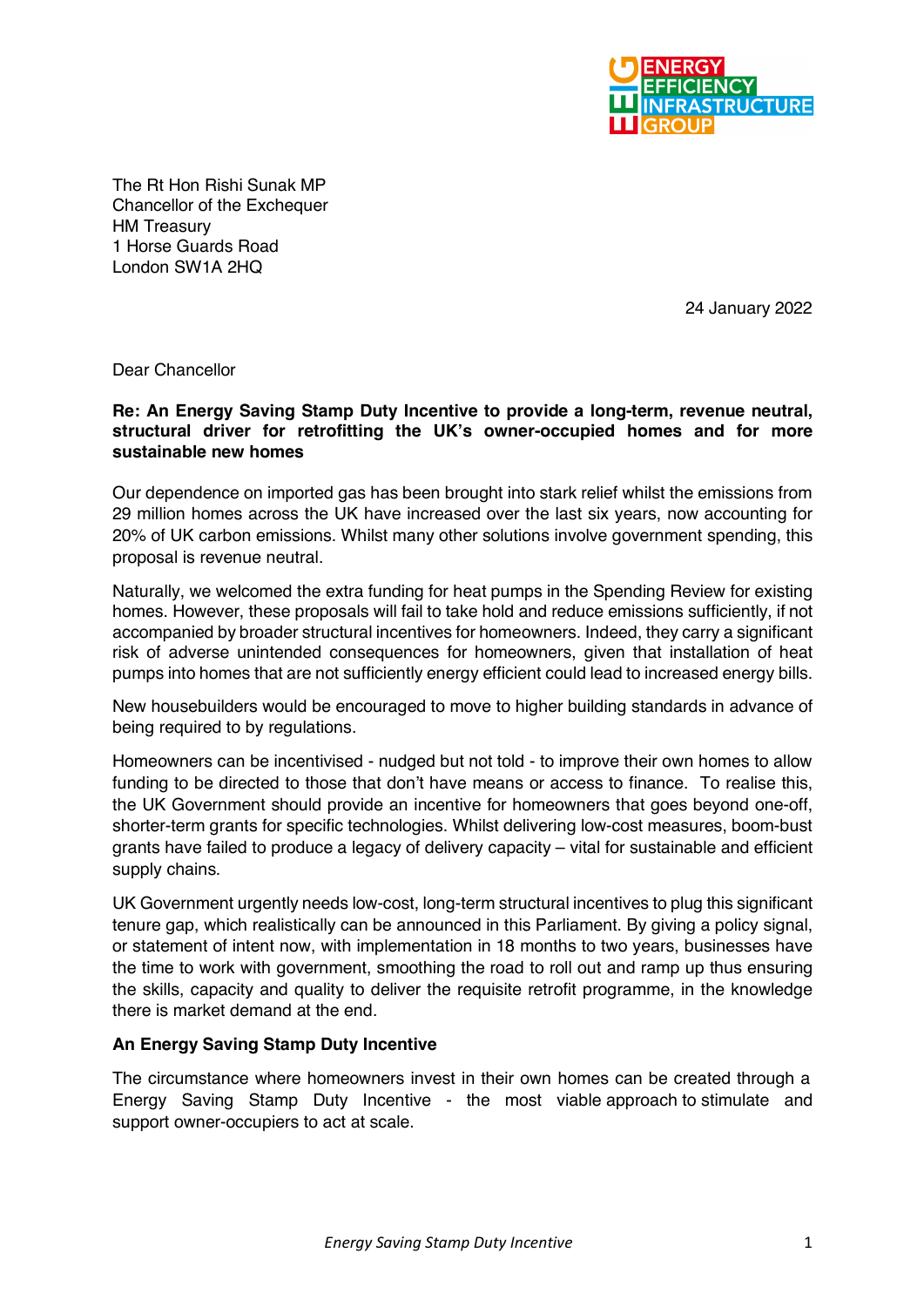

This is an effective intervention, backed by groups ranging from: Consumer finance organisations, consumer facing groups, retailers, builders / installers and manufacturers. It will ensure that installation of vital energy efficiency measures become part of the house purchase process, acting as a driver for discussions with banks or other lenders about funding. The incentive will encourage people to actively think about the energy performance of the home they are considering purchasing, about potential improvements, consider any retrofit costs and plan ahead to realise the rebate, reducing the cost of retrofitting under-performing homes.

An Energy Saving Stamp Duty Incentive is not a silver bullet – and we are not suggesting that any rebate should cover the full cost of works that might be needed. We are, however, proposing a rebate significant enough to get homebuyers' attention and create the conditions for homeowners and purchasers to invest in, and improve, their own homes. We need to encourage home purchasers' involvement and action when disruption is least and ensure retrofit activity is steady over the long term, to deliver lowest cost and best quality - where businesses are confident to invest and trade on their reputation, not struggling to expand when grants are available and focused on downsizing when they are gone.

Stamp Duty already exists and an Energy Saving Stamp Duty Incentive could prove more effective, and simpler, than a large-scale, short-term, costly grant programme - whilst also being revenue neutral. It can be adopted quickly, to be fair to homeowners, and sufficiently rapidly to give the UK Government the chance to reach its target of a 78% reduction of UK greenhouse emissions by 2035.

To verify performance improvements, this policy needs to be underpinned by an EPC regime based on real, verified performance data – actions BEIS are actively delivering. This will simultaneously enhance retrofit and building standards and give homeowners the ability to hold installers/builders to account for the quality of their work. In addition, it is important that there is an independent and impartial advice and support service in England to help households with their journey to low energy homes.

We accept that an Energy Saving Stamp Duty Incentive is not the first thing that springs to mind. We are fully aware that keeping taxes as simple as possible is in Treasury DNA. However, there is a dearth of palatable alternatives capable of creating the scale of action required.

An Energy Saving Stamp Duty is the very best of all the alternatives for owner occupiers who are not fuel poor – with their heat and power - representing 12% of the UK's emissions.

We urge you to engage the power of the market and start a two-decade long retrofit campaign.

We would be delighted if a small delegation, from the organisations that support this initiative, could meet with you to discuss how it could work. Please contact David Adams, EEIG Energy Saving Stamp Duty spokesman at david@theeeig.co.uk and we look forward to your response.

Yours sincerely,

**Sarah Kostense-Winterton** Chairman **The Energy Efficiency Infrastructure Group**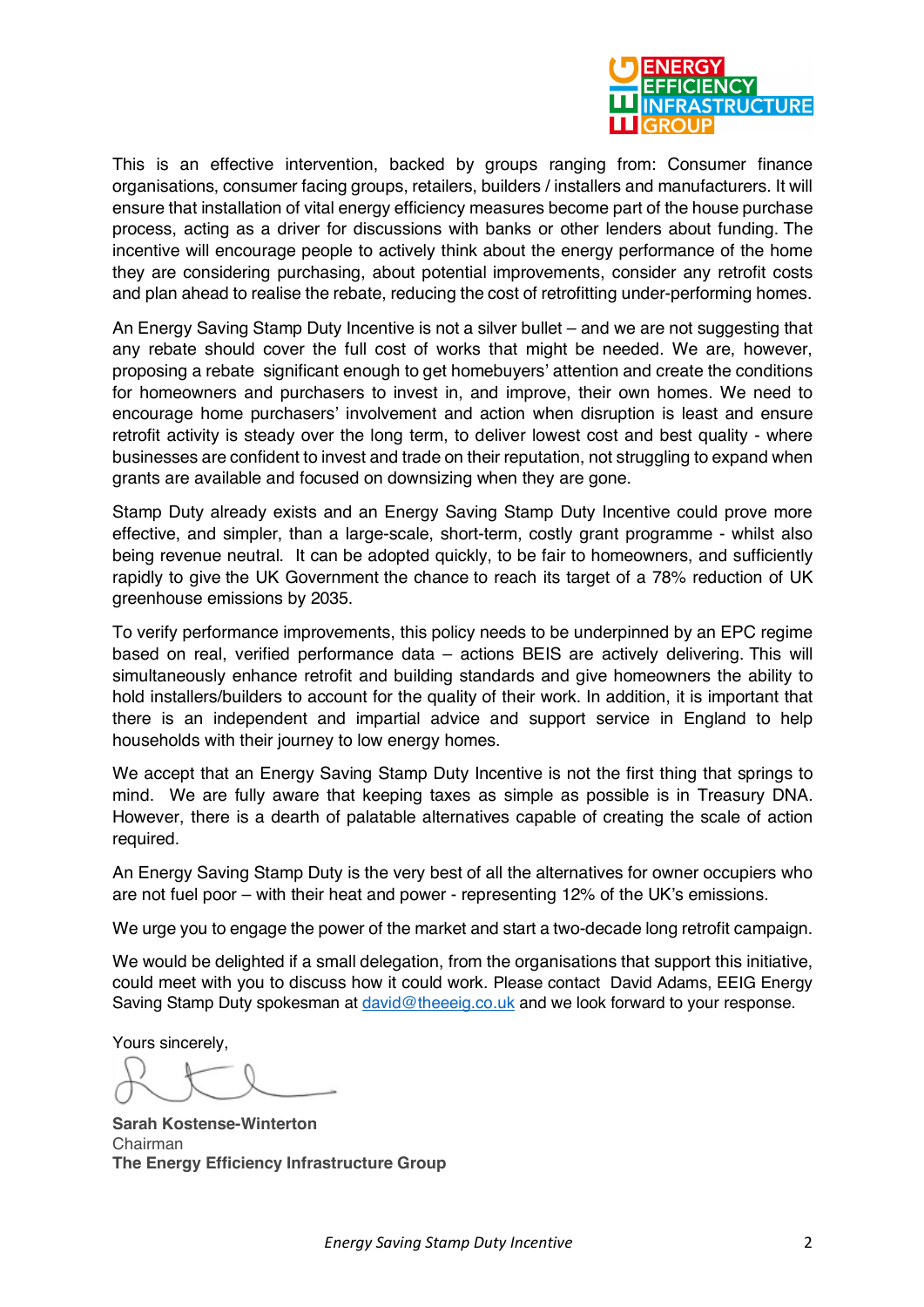

*Supported by the following organisations:*



**Andrew Simmonds** Chief Executive **Association for Environmentally Conscious Building**



**Chris Friedler**  Policy Director **The Association for Decentralised Energy**



**Andrew Warren** Chair **British Energy Efficiency Federation**



**Dr Hywel Davies** Technical Director **Chartered Institution of Building Service Engineers**



**Ed Matthew** Campaigns Director **E3G**



**Stew Horne** Head of Policy **Energy Saving Trust**

**George Martin Chair Building Performance Network**



**Peter L. Caplehorn** Chief Executive **Construction Product Association**



**Brian Tilley**  Head of External Affairs **E.ON**



**Brian Berry** Chief Executive **Federation Of Master Builder**

## RUP  $\mathbf{A}$

**Stephen Fernandez** Director, UKIMEA Building Retrofit Leader **ARUP**



**Tony Hardiman Chair CIGA**



**Jim Driver**  Managing Director **CoreLogic U.K.**

## energie sprong

**Emily Braham Director EnergiesprongUK**



**Lynne Sulivan Chair Good Homes Alliance**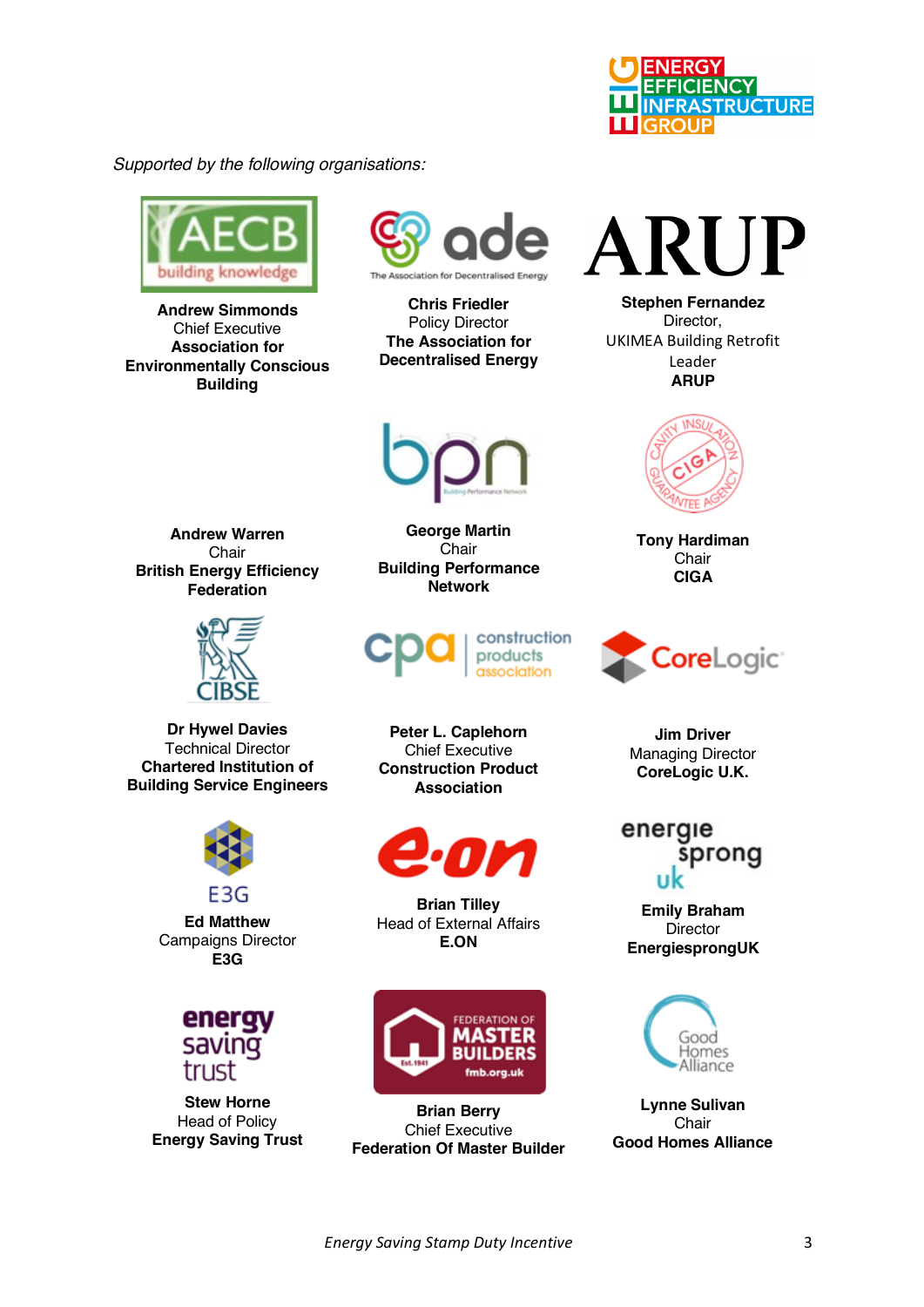

**The Green Construction Board** 

**David Pinder Chair Green Construction Board** 



**Dave Sherdan** Exec Chairman **Ilke Homes**



**Marcus Alcindor** Chairman **Insulated Render and Cladding Association**



**Phil Hurley** Chair **Heat Pump Association**



**Nigel Donohue** CEO **Insulation Assurance Authority**



**Nick Lakin** Group Director of Corporate Affairs **Kingfisher PLC**



**Chris Brown** Executive Chair **igloo Regeneration**



**Simon Storer**  Chief Executive **Insulation Manufacturers Association**



**Neil Hargreaves**  Managing Director **Knauf Insulation**



**Chris Twinn**  CIC Member **LETI**



**David Cowdrey FRGS** Director of External Affairs **MCS Charitable Foundation**



**Sarah Kostense-Winterton** Executive Director **Mineral Wool Manufacturers Association**



**Richard Beresford** Chief Executive **National Federation of Builders**



**Andrew Baddeley-Chappell**  Chief Executive **National Custom & Self Build Association**



**Anna Scothern**  Chief Executive **National Home Improvement Council**